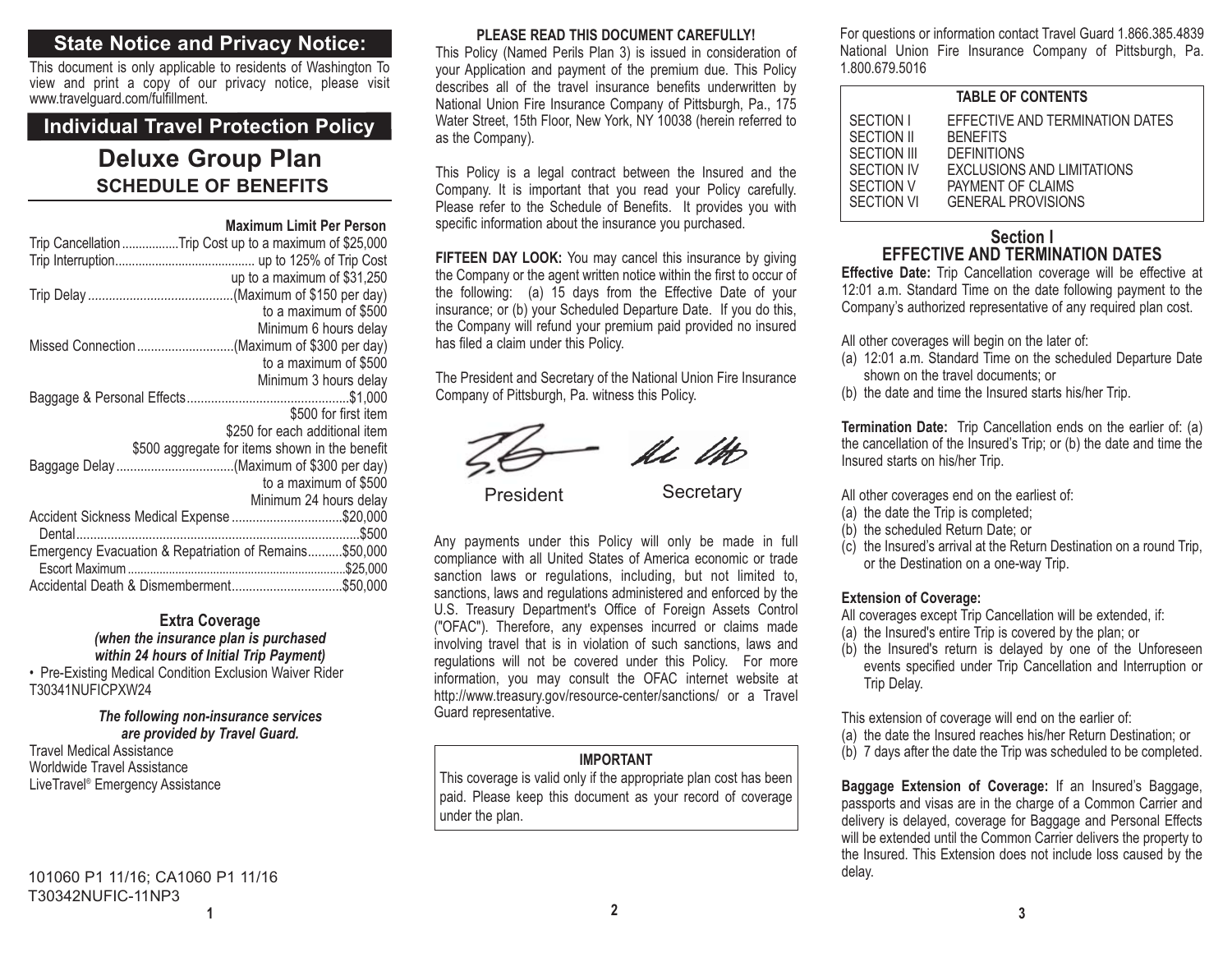# **Section II - BenefitsTRIP CANCELLATION AND INTERRUPTION**

The Company will reimburse the Insured a benefit, up to the Maximum Limit shown in the Schedule or Declarations Page if an Insured cancels his/her Trip or is unable to continue on his/her Trip due to any of the following Unforeseen events:

- (a) Sickness, Injury or death of an Insured, Family Member, Traveling Companion or Business Partner;
	- (1) Sickness or Injury of an Insured, Traveling Companion or Family Member traveling with the Insured must be so disabling as to reasonably cause a Trip to be canceled or interrupted or which results in medically imposed restrictions as certified by a Physician at the time of Loss preventing your continued participation in the Trip;
	- (2) Sickness or Injury of a Family Member not traveling with the Insured;
	- (3) Sickness or Injury of the Business Partner must be so disabling as to reasonably cause the Insured to cancel or interrupt the Trip to assume daily management of the business. Such disability must be certified by a Physician.
- (b) Inclement Weather causing delay or cancellation of travel;
- (c) Strike causing complete cessation of travel services at the point of departure or Destination;
- (d) the Insured's Primary Residence being made Uninhabitable or Inaccessible by Natural Disaster, vandalism or burglary;
- (e) the Insured, or Traveling Companion is hijacked, quarantined, subpoenaed or required to serve on a jury;
- (f) the Insured and/or Traveling Companion is directly involved in or delayed due to a traffic accident, substantiated by a police report, while en route to the Insured's Destination;
- (g) the Insured or Traveling Companion is involuntarily terminated or laid off through no fault of his or her own more than 14 days after an Insured's effective date of coverage, provided that he or she has been an active employee for the same employer for at least 1 year. Termination must occur following the effective date of coverage. This provision is not applicable to temporary employment, seasonal employment, independent contractors or self-employed persons.

### **SPECIAL NOTIFICATION OF CLAIM**

The Insured must notify Travel Guard as soon as reasonably possible in the event of a Trip Cancellation or Interruption claim. If the Insured is unable to provide cancellation notice within the required timeframe, the Insured must provide proof of the circumstance that prevented timely notification.

**Trip Cancellation Benefits**: The Company will reimburse the Insured for Forfeited, prepaid Trip Cost up to the Maximum Limit shown in the Schedule or Declarations Page for Trips that are canceled prior to the scheduled Departure due to any of the Unforeseen events shown above.

**Trip Interruption Benefits:** The Company will reimburse the Insured up to the Maximum Limit shown in the Schedule or Declarations Page for Trips that are interrupted due to the Unforeseen events shown above for:

- (a) Unused portion of nonrefundable, prepaid insured Trip Cost, and
- (b) additional transportation expenses incurred by the Insured, either
	- (1) to the Return Destination; or
	- $(2)$  from the place that the Insured left the Trip to the place that the Insured may rejoin the Trip; or
- (c) additional transportation expenses incurred by the Insured to reach the original Trip Destination if the Insured is delayed and leaves after the Departure Date.

However, the benefit payable under (b) and (c) above will not exceed the cost of economy airfare or the same class as the Insured's original ticket, less any refunds paid or payable, by the most direct route.

### **SINGLE OCCUPANCY BENEFIT**

The Company will reimburse the Insured, up to the Trip Cancellation and Trip Interruption Maximum Limits shown in the Schedule or Declarations Page, for the additional cost incurred during the Trip as a result of a change in the per person occupancy rate for prepaid, nonrefundable travel arrangements if a person booked to share accommodations with the Insured has his/her Trip canceled or interrupted due to any of the Unforeseen events shown in the Trip Cancellation and Trip Interruption section and the Insured does not cancel.

# **TRIP DELAY**

The Company will reimburse the Insured up to the Maximum Limit shown in the Schedule or Declarations Page for Reasonable Additional Expenses until travel becomes possible to the originally scheduled Destination, if the Insured's Trip is delayed for at least the number of consecutive hours shown in the Schedule orDeclarations Page and prevents the Insured from reaching the intended Destination as a result of a cancellation or delay of his/her Trip for one of the Unforeseen events listed below: (a) Common Carrier delay;

- (b) the Insured's or Traveling Companion's lost or stolen passports, travel documents, or money;
- (c) the Insured or Traveling Companion is quarantined;
- (d) Natural Disaster;
- (e) Injury or Sickness of the Insured or Traveling Companion.

Incurred expenses must be accompanied by receipts.

This benefit is payable for only one delay per Insured, per Trip.

If the Insured incurs more than one delay in the same Trip the Company will reimburse the Insured for the delay with the largest benefit up to the Maximum Limit shown in the Schedule or Declarations Page.

**The Insured Must:** Contact Travel Guard as soon as he/sheknows his/her Trip is going to be delayed at least the number of hours shown in the Schedule or Declarations Page.

# **MISSED CONNECTION**

If, while on a Trip, the Insured misses a Trip departure resulting from cancellation or delay for at least the number of hours shown in the Schedule or Delcarations Page of all regularly scheduled airline flights due to Inclement Weather or Common Carrier caused delay, the Company will reimburse the Insured up to the Maximum Limit shown in the Schedule or Declarations Page for:

- (a) additional transportation expenses incurred by the Insured to join the departed Trip; and
- (b) prepaid, nonrefundable Trip payments for the Unused portion of the Trip.

The Common Carrier must certify the delay of the regularly scheduled airline flight.

# **BAGGAGE & PERSONAL EFFECTS**

The Company will reimburse the Insured, up to the Maximum Limit shown in the Schedule or Declarations Page subject to the special limitations shown below, for Loss, theft or damage to the Insured's Baggage, personal effects, passports, travel documents, credit cards and visas during the Insured's Trip.

# **Special Limitations:**

The Company will reimburse the Insured up to:

- • the amount shown in the Schedule or Delcarations Page for the first item and thereafter
- the amount shown in the Schedule or Declarations Page per each additional item
- the amount shown in the Schedule or Declarations Page aggregate on all Losses to: jewelry, watches, furs, cameras and camera equipment, camcorders, computers, electronic devices, including but not limited to: lap top computers, cell phones, electronic organizers and portable CD players.

Items over \$150 must be accompanied by original receipts. The Company will pay the lesser of:

- (a) the cash value (original cash value less depreciation) as determined by the Company or
- (b) the cost of replacement.

The Company may take all or part of the damaged Baggage at the appraised or agreed value. In the event of a Loss to a pair or set of items, the Company may at its option: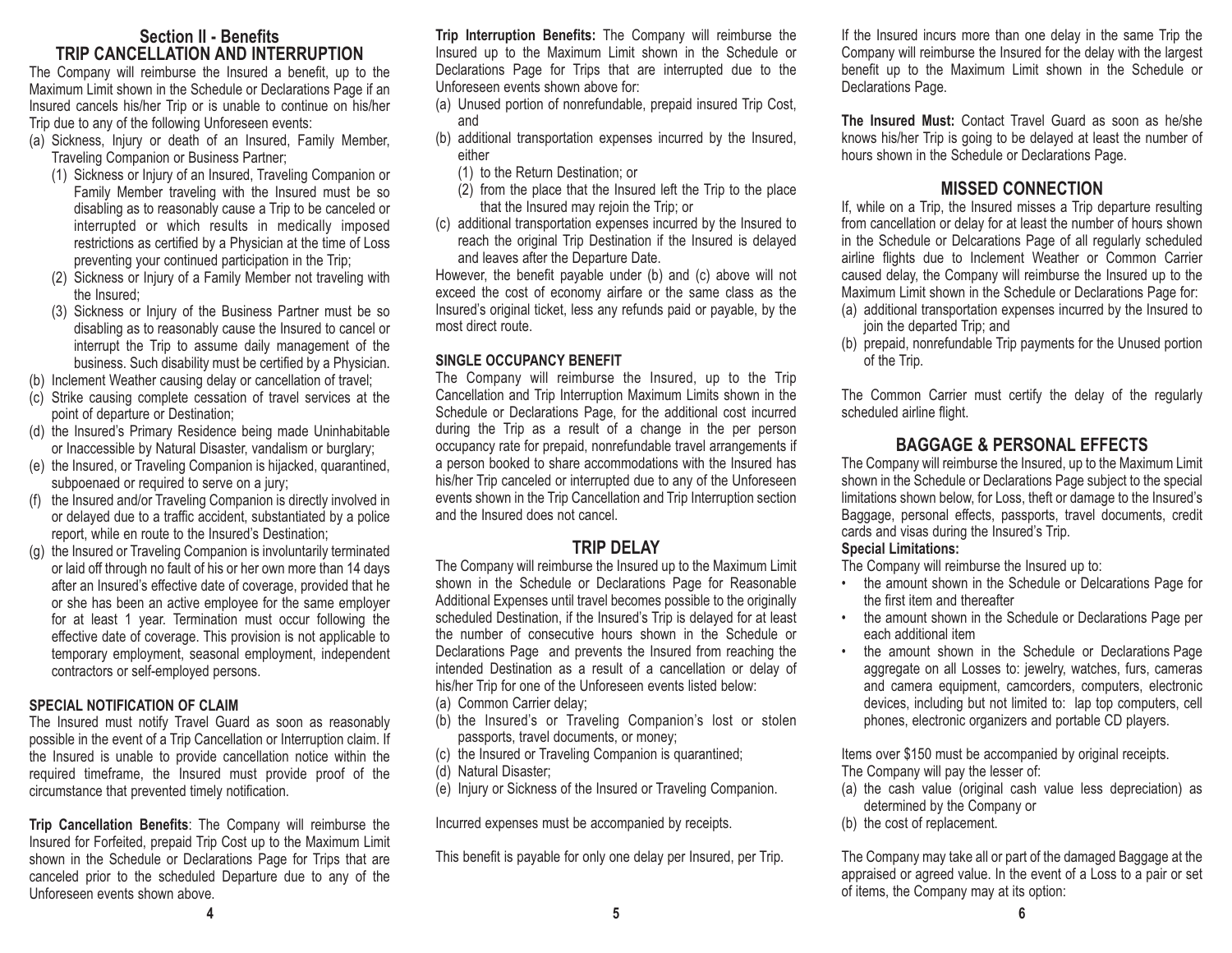- (a) repair or replace any part to restore the pair or set to its value before the Loss; or
- (b) pay the difference between the cash value of the Baggage before and after the Loss.

The Company will only pay for Loss due to unauthorized use of the Insured's credit cards if the Insured has complied with all requirements imposed by the issuing credit card companies.

# **BAGGAGE DELAY**

If the Insured's Baggage is delayed or misdirected by the Common Carrier for at least the number of hours shown in theSchedule or Declarations Page while on a Trip, the Company will reimburse the Insured up to the Maximum Limit shown in the Schedule or Declarations Page for the purchase of Necessary Personal Effects. Necessary Personal Effects do not include jewelry, perfume and alcohol. Incurred expenses must be accompanied by receipts. This benefit does not apply if Baggage is delayed after the Insured has reached his/her Return Destination.

## **ACCIDENT SICKNESSMEDICAL EXPENSE BENEFIT**

 If, while on a Trip, an Insured suffers an Injury or Sickness that requires him or her to be treated by a Physician, the Company will pay a benefit for Reasonable and Customary Charges, up to the Maximum Limit shown in the Schedule or Declarations Page. The Company will reimburse the Insured for Medically Necessary Covered Expenses incurred to treat such Injury or Sickness within 365 days of the date of the accident that caused the Injury or the onset of the Sickness provided the initial documented treatment was received from a Physician during the Trip. The Injury must first occur or the Sickness must first begin while on an overnight Trip with a Destination of at least 100 miles from the Insured's Primary Residence, while covered under this Policy.

### **Covered Expenses:**

The Company will reimburse the Insured for:

- •services of a Physician or registered nurse (R.N.);
- Hospital charges;
- •X-rays;
- •local ambulance services to or from a Hospital;
- artificial limbs, artificial eyes, artificial teeth or other prosthetic devices;
- • the cost of emergency dental treatment only during a Trip limited to the Maximum Limit shown in the Schedule orDeclarations Page. Coverage for emergency dental treatment does not apply if treatment or expenses are incurred after the Insured has reached his/her Return Destination, regardless of the reason. The treatment must be given by a Physician or dentist.

**Advance Payment:** If an Insured requires admission to a Hospital, Travel Guard will arrange advance payment, if required. Hospital confinement must be certified as Medically Necessary by the onsite attending Physician.

# **EMERGENCY EVACUATION & REPATRIATION OF REMAINS**

The Company will pay for Covered Emergency Evacuation Expenses incurred due to an Insured's Injury or Sickness that occurs while he or she is on a Trip. Benefits payable are subject to the Maximum Limit shown in the Schedule or DeclarationsPage for all Emergency Evacuations due to all Injuries from the same accident or all Sicknesses from the same or related causes during an overnight Trip with a Destination of at least 100 miles from the Insured's Primary Residence.

**Covered Emergency Evacuation Expenses** are the Reasonable and Customary Charges for necessary Transportation, related medical services and medical supplies incurred in connection with the Emergency Evacuation of the Insured. All Transportation arrangements made for evacuating the Insured must be by the most direct and economical route possible and required by the standard regulations of the conveyance transporting the Insured.

Expenses for Transportation must be:

- (a) ordered by the onsite attending Physician who must certify that the severity of the Insured's Injury or Sickness warrants his or her Emergency Evacuation and adequate medical treatment is not locally available; and
- (b) authorized in advance by Travel Guard. In the event the Insured's Injury or Sickness prevents prior authorization of the Emergency Evacuation, Travel Guard must be notified as soon as reasonably possible.

The Company will also pay a benefit for reasonable and customary expenses incurred for an escort's transportation and accommodations subject to the Escort Maximum Limit shown in the Schedule or Declarations Page if an onsite attending Physician recommends in writing that an escort accompany the Insured.

**Special Limitation:** In the event Travel Guard could not be contacted to arrange for Emergency Evacuation, benefits are limited to the amount the Company would have paid had the Company or its authorized representative been contacted.

### **Emergency Evacuation** - means:

(a) Transportation from the place where the Insured is Injured or sick to the nearest adequate licensed medical facility where appropriate medical treatment can be obtained; and/or

- (b) Transportation from a local medical facility to the nearest adequate licensed medical facility to obtain appropriate medical treatment if the onsite attending Physician certifies that additional Medically Necessary treatment is needed but not locally available; and the Insured is medically able to travel; and/or
- (c) Transportation to the adequate licensed medical facility nearest the Insured's home to obtain further medicaltreatment or to recover, after being treated at a local licensed medical facility, and the onsite attending Physician determines that the Insured is medically able to be transported.

Advanced authorization by Travel Guard is needed for (a), (b) and (c) above.

### **ADDITIONAL BENEFITS**

In addition to the above covered expenses, if the Company has previously evacuated an Insured to a medical facility, the Company will reimburse the Insured his/her airfare costs, less refunds from the Insured's Unused transportation tickets, from that facility to the Insured's Return Destination or home, within one year from the Insured's original Return Date. Airfare costs will be economy based on medical necessity or same class as the Insured's original tickets.

Repatriation of Remains: The Company will pay Repatriation Covered Expenses up to the Maximum Limit shown in the Schedule of Benefits to return the Insured's body to the City of burial if he/she dies during the Trip.

Repatriation Covered Expenses include, but are not limited to, the reasonable and customary expenses for:

- (a) embalming;
- (b) cremation;
- (c ) the most economical coffins or receptacles adequate for transportation of the remains; and
- (d) transportation of the remains, by the most direct and economical conveyance and route possible.

Travel Guard must make all arrangements and authorize all expenses in advance for this benefit to be payable.

**Special Limitation:** In the event the Company or the Company's authorized representative could not be contacted to arrange for Repatriation Covered Expenses, benefits are limited to the amount the Company would have paid had the Company or its authorized representative been contacted.

# **ACCIDENTAL DEATH & DISMEMBERMENT**

The Company will reimburse the Insured for this benefit for one of the Losses shown in the Table of Losses below if the Insured isInjured other than while riding as a passenger in or boarding or alighting from or struck or run down by a certified passenger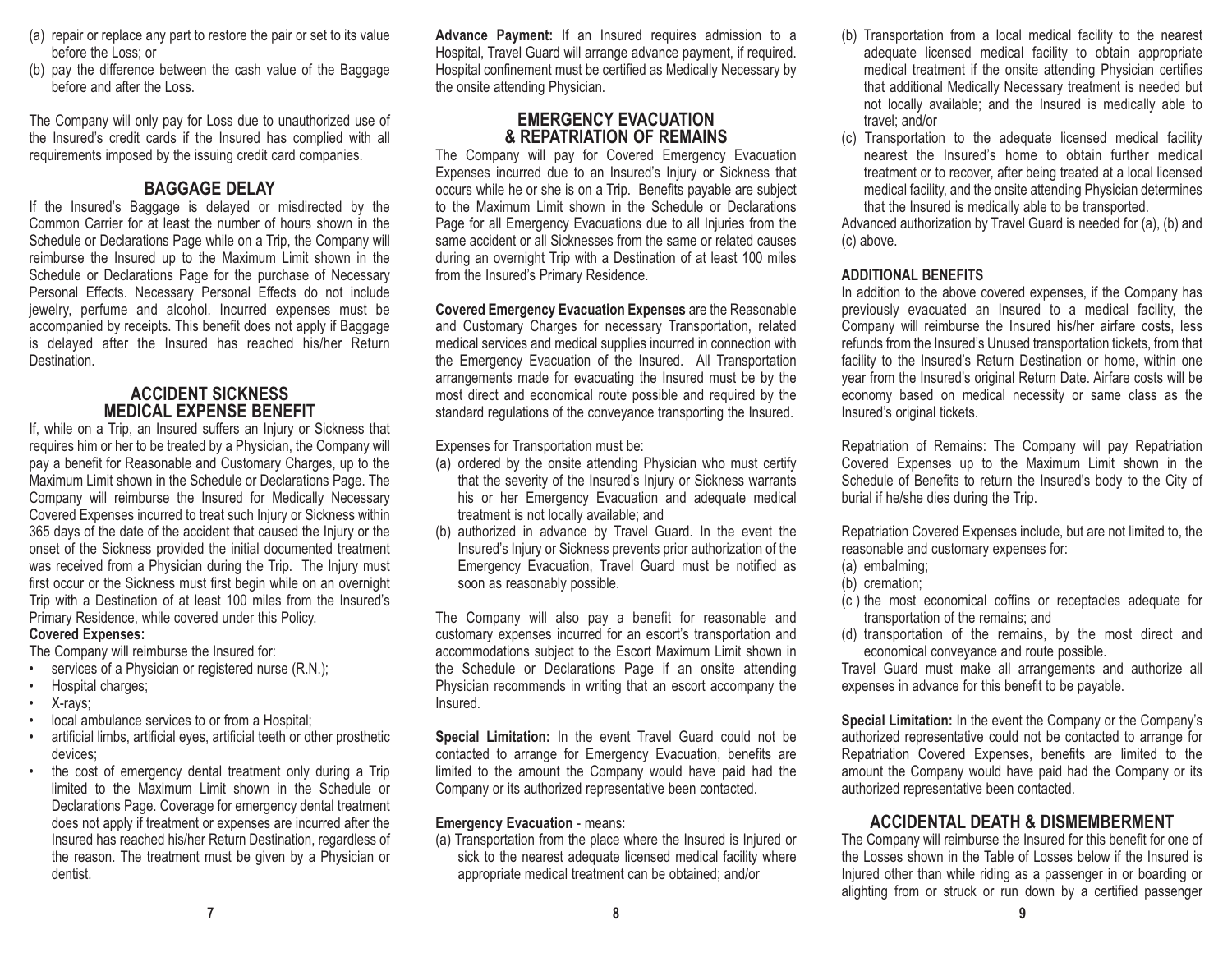aircraft provided by a regularly scheduled airline or charter and operated by a properly certified pilot. The Loss must occur within 180 days of the date of the accident which caused Injury. The Company will pay the percentage shown below of the Maximum Limit shown in the Schedule or Declarations Page. The accident must occur while the Insured is on the Trip and is covered under this Policy.

If more than one Loss is sustained by an Insured as a result of the same accident, only one amount, the largest applicable to the Losses incurred, will be paid. The Company will not pay more than 100% of the Maximum Limit for all Losses due to the sameaccident.

#### **Table of Losses**

| Loss of | % of Maximum Limit |
|---------|--------------------|
|         |                    |
|         |                    |
|         |                    |
|         |                    |
|         |                    |
|         |                    |
|         |                    |

"Loss" with regard to:

- (a) hand or foot means actual severance through or above the wrist or ankle joints; or
- (b) eye means entire and irrecoverable Loss of sight in that eye.

### **EXPOSURE**

The Company will pay a benefit for covered Losses as specified above which result from an Insured being unavoidably exposed to the elements due to an accidental Injury during the Trip. The Loss must occur within 365 days after the event which caused the exposure.

### **DISAPPEARANCE**

The Company will pay a benefit for Loss of life as specified above if the Insured's body cannot be located one year after a disappearance due to an accident during the Trip.

# **Section IIIDEFINITIONS**

### **(Capitalized terms within this Policy are defined herein)**

*"Actual Cash Value"* means purchase price less depreciation. *"Baggage"* means luggage, travel documents, and personal possessions; whether owned, borrowed or rented, taken by the Insured on the Trip.

*"Business Partner"* means a person who: (1) is involved with the Insured or the Insured's Traveling Companion in a legal partnership; and (2) is actively involved in the daily management of the business.

*"Children"/"Child"* means the Insured's natural, step, foster, adopted children or grandchildren of any age.

*"City"* means an incorporated municipality having defined borders and does not include the high seas, uninhabited areas or airspace.

*"Common Carrier"* means an air, land or sea conveyance operated under a license for the transportation of passengers for hire and for which the Insured's ticket was purchased through the Travel Supplier.

*"Company"* means National Union Fire Insurance Company of Pittsburgh, Pa.

*"Complications of Pregnancy"* means conditions whose diagnoses are distinct from pregnancy but are adversely affected by pregnancy or are caused by pregnancy. These conditions include acute nephritis, nephrosis, cardiac decompensation, missed abortion and similar medical and surgical conditions of comparable severity. Complications of pregnancy also include nonelective cesarean section, ectopic pregnancy which is terminated and spontaneous termination of pregnancy, which occurs during a period of gestation in which a viable birth is not possible.

Complications of pregnancy do not include false labor, occasional spotting, Physician-prescribed rest during the period of pregnancy, morning sickness, hyperemesis gravidarum, preeclampsia and similar conditions associated with the management of a difficult pregnancy not constituting a nosologically distinct complication of pregnancy.

*"Cruise"* means a vacation on a cruise ship.

*"Declarations Page"* means the document showing the Insured's travel arrangements and insurance benefits.

*"Departure Date"* means the date on which the Insured is originally scheduled to leave on his/her Trip. This date is specified in the travel documents.

*"Destination"* means any place where the Insured expects to travel to on his/her Trip other than Return Destination as shown on the travel documents.

*"Domestic Partner"* means an opposite or a same-sex partner who is at least 18 years of age and has met all of the following requirements for at least 6 months:

- (a) resides with the Insured, Family Member or Traveling Companion; and
- (b) shares financial assets and obligations with the Insured, Family Member or Traveling Companion.

The Company may require proof of the domestic partner relationship in the form of a signed and completed Affidavit of Domestic Partnership.

*"Experimental or Investigative"* means treatments, devices or prescription medications which are recommended by a Physician, but are not considered by the medical community as a whole to be safe and effective for the condition for which the treatments, devices or prescription medications are being used. This includes any treatments, procedures, facilities, equipments, drugs, drug usage, devices or supplies not recognized as accepted medical practice, and any of those items requiring federal or other governmental agency approval not received at the time services are rendered.

*"Family Member"* means the Insured's, or Traveling Companion's spouse, civil union partner, Domestic Partner, Child, daughter-in-law, son-in-law, brother, sister, mother, father, grandparent, step-grandparent, grandchild, step-grandchild, stepchild, step-brother, step-sister, step-parent, parent-in-law, brotherin-law, sister-in-law, aunt, step-aunt, uncle, step-uncle, niece, nephew, legal guardian, foster Child, ward or legal ward.

*"Financial Default"* means the total cessation or partial suspension of operations due to insolvency, with or without the filing of a bankruptcy petition by a tour operator, cruise line or airline.

*"Forfeited"* means the Insured's financial Loss of any whole or prorated prepaid nonrefundable components of a Trip.

*"Hospital"* means a facility that:

- (a) is operated according to law for the care and treatment of sick or Injured people;
- (b) has organized facilities for diagnosis and surgery on its premises or in facilities available to it on a prearranged basis;
- (c) has 24 hour nursing service by registered nurses (R.N.'s); and

(d) is supervised by one or more Physicians available at all times. A hospital does not include:

- (a) a nursing, convalescent or geriatric unit of a hospital when a patient is confined mainly to receive nursing care;
- (b) a facility that is, other than incidentally, a clinic, a rest home, nursing home, convalescent home, home health care, or home for the aged; nor does it include any ward, room, wing, or other section of the hospital that is used for such purposes; or
- (c) any military or veterans hospital or soldiers home or any hospital contracted for or operated by any national government or government agency for the treatment of members or ex-members of the armed forces for which nocharge is normally made.

*"Hotel"* means any establishment used for the purpose of temporary, overnight lodging for which a fee is paid and reservations are required.

*"Inaccessible"* means an Insured cannot reach his/her Destination by the original mode of transportation.

*"Inclement Weather"* means any severe weather condition which delays the scheduled arrival or departure of a Common Carrier or prevents the Insured from reaching his/her Destination when traveling by a rented or owned vehicle.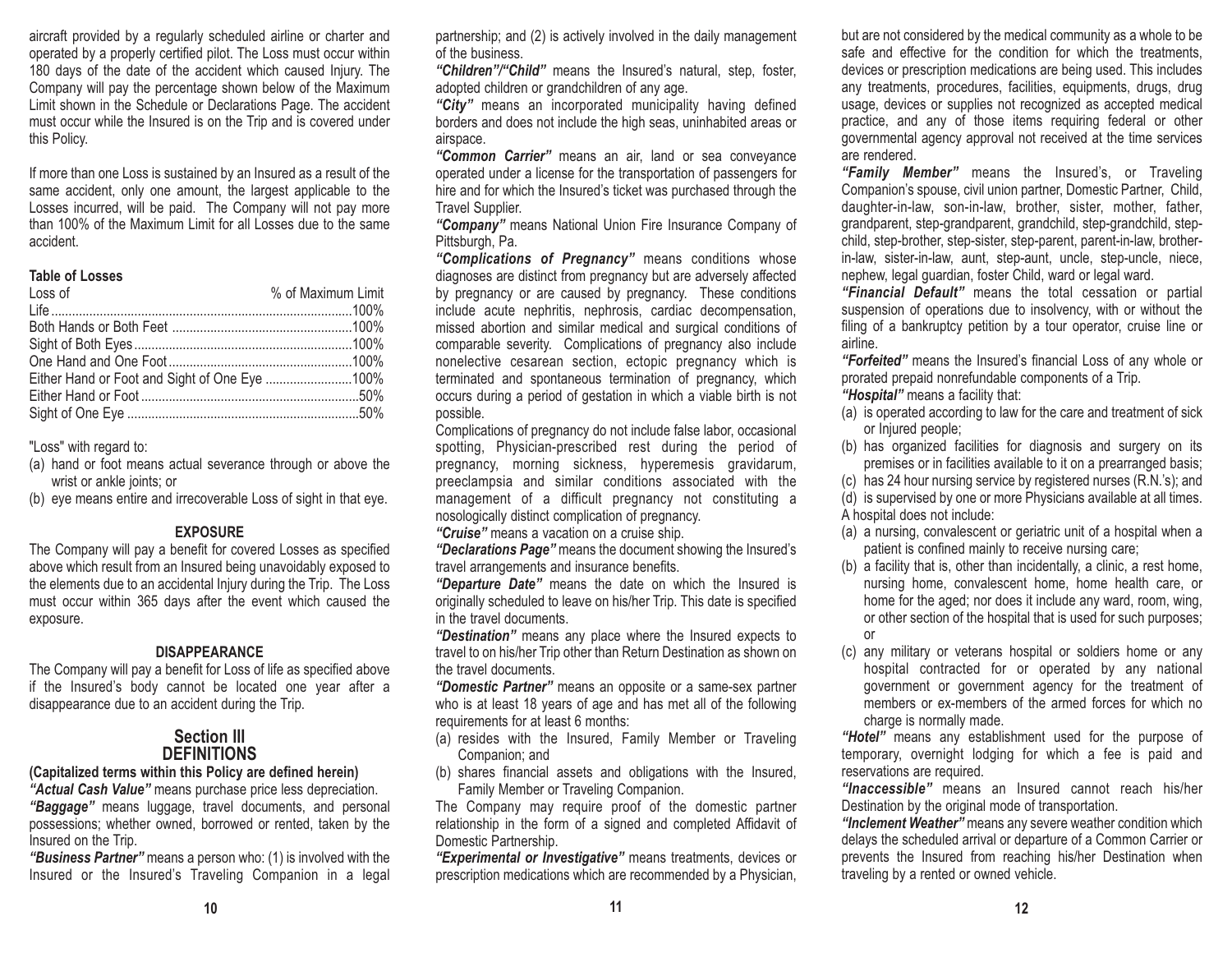*"Injury/Injured"* means a bodily injury caused by an accident occurring while the Insured's coverage under this Policy is in force and resulting directly and independently of all other causes of Loss covered by this Policy. The injury must be verified by a Physician.

*"Insured"* means a person:

- (a) for whom any required Application Form has been completed;
- (b) for whom any required plan cost has been paid;
- (c) for whom a Trip is scheduled; and

(d) who is covered under this Policy.

*"Loss"* means Sickness, Injury or damage sustained by the Insured as a consequence of one or more of the events against which the Company has undertaken to compensate the Insured. *"Medically Necessary"* means that a treatment, service or supply:

- (a) is essential for diagnosis, treatment, or care of the Injury or Sickness for which it is prescribed or performed;
- (b) meets generally accepted standards of medical practice;
- (c) is ordered by a Physician and performed under his or her care, supervision or order; and
- (d) is not primarily for the convenience of the Insured, Physician, other providers or any other person.

*"Mental, Nervous or Psychological Disorder"* means a mental or nervous health condition including, but not limited to: anxiety, depression, neurosis, phobia, psychosis or any related physical manifestation.

*"Natural Disaster"* means a flood, hurricane, tornado, earthquake, volcanic eruption, fire, wildfire or blizzard that is due to natural causes.

*"Necessary Personal Effects"* means items such as clothing and toiletry items, which are included in the Insured's Baggage and are required for the Insured's Trip.

*"Normal Pregnancy or Childbirth"* means a pregnancy or childbirth that is free of complications or problems.

*"Physician"* means a licensed practitioner of medical, surgical, dental, services or the healing arts including accredited Christian Science Practitioner, acting within the scope of his/her license. The treating physician cannot be the Insured, a Traveling Companion, a Family Member or a Business Partner.

*"Primary Residence"* means an Insured's fixed, permanent and main home for legal and tax purposes.

*"Reasonable Additional Expenses"* means expenses for meals, taxi fares, essential telephone calls and lodging which are necessarily incurred as the result of a Trip Delay and which are not provided by the Common Carrier or any other party free of charge.

*"Reasonable and Customary Charges"* means expenses which:

(a) are charged for treatment, supplies, or medical services Medically Necessary to treat the Insured's condition;

- (b) do not exceed the usual level of charges for similar treatment, supplies or medical services in the locality where the expenses are incurred; and
- (c) do not include charges that would not have been made if no insurance existed. In no event will the reasonable andcustomary charges exceed the actual amount charged.

*"Return Date"* means the date on which the Insured is scheduledto return to the point where the Trip started or to a different specified Return Destination. This date is specified in the travel documents.

*"Return Destination"* means the place to which the Insured expects to return from his/her Trip.

*"Schedule"* means the Schedule of Benefits which is shown at the beginning of this Policy.

*"Sickness"* means an illness or disease diagnosed or treated by a Physician.

*"Strike"* means a stoppage of work which:

- (a) is announced, organized, and sanctioned by a labor union; and
- (b) interferes with the normal departure and arrival of a Common **Carrier**

This includes work slowdowns and sickouts. The Insured's Trip Cancellation coverage must be effective prior to when the strike is foreseeable. A strike is foreseeable on the date labor unionmembers vote to approve a strike.

*"Transportation"* means any land, sea or air conveyance required to transport the Insured during an Emergency Evacuation. Transportation includes, but is not limited to, air ambulances, land ambulances and private motor vehicles.

*"Travel Supplier"* means the tour operator, Hotel, rental company, cruise line or airline that provides prepaid travel arrangements for the Insured's Trip.

*"Traveling Companion"* means a person or persons with whom the Insured has coordinated travel arrangements and intends to travel with during the Trip. A group or tour leader is not considered a traveling companion unless the Insured is sharing room accommodations with the group or tour leader.

*"Trip"* means a period of travel away from home to a Destination outside the Insured's City of residence; the purpose of the trip is business or pleasure and is not to obtain health care or treatment of any kind; the trip has defined Departure and Return Dates specified when the Insured applies; the trip does not exceed 180 days; and travel is primarily by Common Carrier and only incidentally by private conveyance.

*"Trip Cost"* means the dollar amount of Trip payments or deposits paid by the Insured prior the Insured's Trip Departure Date and shown on any required Application Form which is subject to cancellation penalties or restrictions. Trip cost will also include the cost of any subsequent prepaid payments or deposits paid by the Insured for the same Trip, after application for

coverage under this plan provided the Insured amends the Application Form to add such subsequent payments or deposits and pays any required additional plan cost prior to the Insured's Departure Date.

*"Unforeseen"* means not anticipated or expected and occurring after the effective date of coverage.

*"Uninhabitable"* means (1) the building structure itself is unstable and there is a risk of collapse in whole or in part; (2) there is exterior or structural damage allowing elemental intrusion, such as rain, wind, hail or flood; (3) immediate safety hazards have yet to be cleared, such as debris or downed electrical lines; (4) the rental property is without electricity, gas, sewer service or water; or (5) the Destination is Inaccessible.

*"Unused"* means the Insured's financial Loss of any whole, partial or prorated prepaid, nonrefundable components of a Trip that are not depleted or exhausted.

# **Section IVEXCLUSIONS AND LIMITATIONS**

# **GENERAL EXCLUSIONS**

This plan does not cover any loss caused by or resulting from:

- (a) intentionally self-inflicted Injury, suicide or attempted suicide of the Insured, Family Member, Traveling Companion or Business Partner while sane or insane;
- (b) Normal Pregnancy or Childbirth, other than Unforeseen Complications of Pregnancy, or elective abortion of the Insured;
- (c) participation in professional athletic events, motor sport or motor racing, including training or practice for the same;
- (d) mountaineering where ropes or guides are normally used. The ascent or descent of a mountain requiring the use of specialized equipment, including but not limited to pick-axes, anchors, bolts, crampons, carabineers and lead or top-rope anchoring equipment;
- (e) war or act of war, whether declared or not, participation in a civil disorder, riot or insurrection;
- (f) operating or learning to operate any aircraft, as student, pilot or crew;
- (g) air travel on any air-supported device, other than a regularly scheduled airline or air charter company;
- (h) commission of or attempt to commit a felony by the Insured;
- (i) Mental, Nervous or Psychological Disorder;
- (j) if the Insured's tickets do not contain specific travel dates (open tickets);
- (k) being under the influence of drugs or narcotics, unless administered upon the advice of a Physician or intoxication above the legal limit;
- (l) any loss that occurs at a time when this coverage is not in effect;
- (m) traveling for the purpose of securing medical treatment;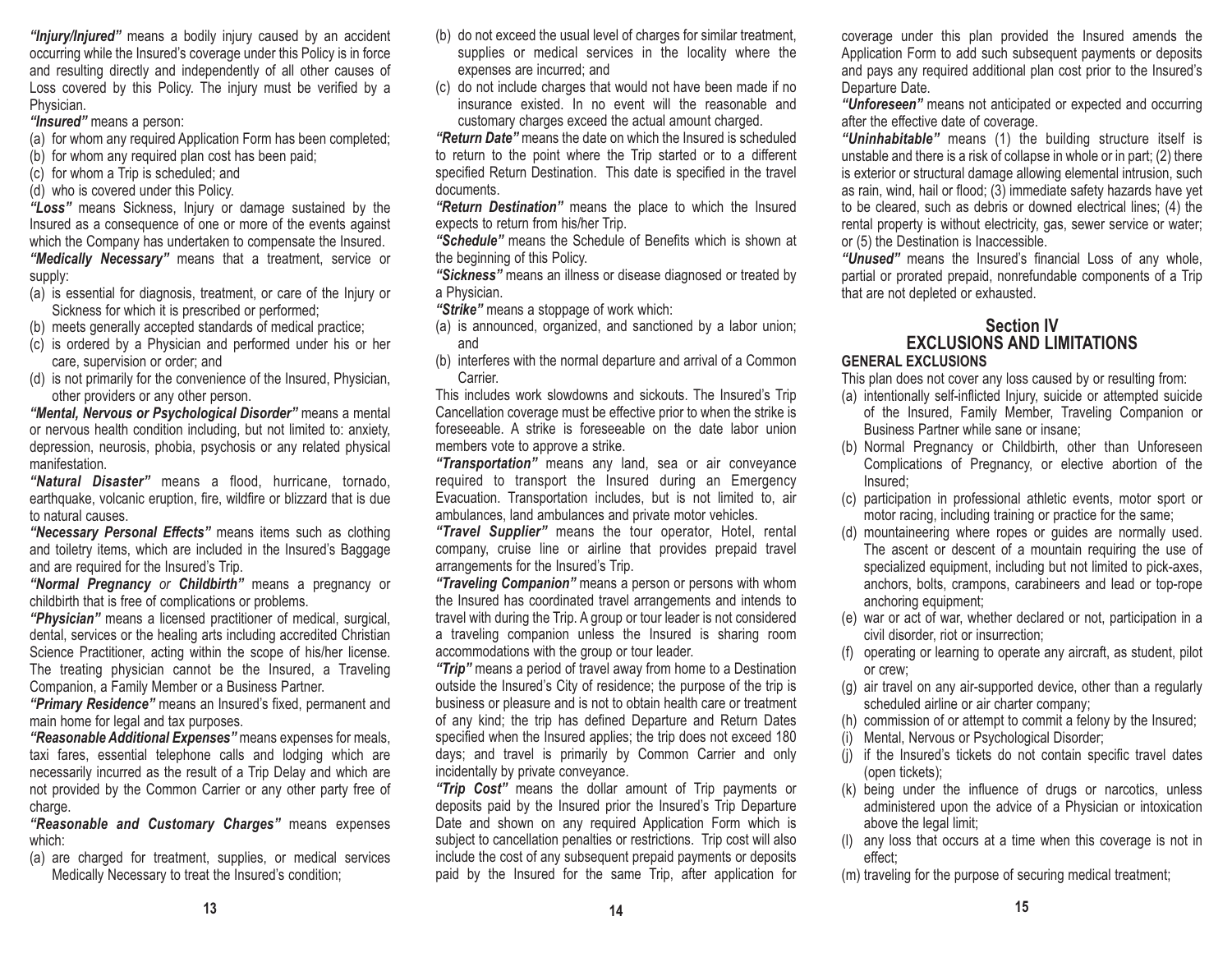- (n) any Trip taken outside the advice of a Physician;
- (o) **PRE-EXISTING MEDICAL CONDITION EXCLUSION:** The Company will not pay for any loss or expense incurred as the result of an Injury, Sickness or other condition (excluding any condition from which death ensues) of an Insured, Traveling Companion, Business Partner, or Family Member which, within the 60 day period immediately preceding and including the Insured's coverage effective date: (a) first manifested itself, worsened, became acute or had symptoms which would have prompted a reasonable person to seek diagnosis, care or treatment; (b) for which care or treatment was given or recommended by a Physician; (c) required taking prescription drugs or medicines, unless the condition for which the drugs or medicines are taken remains controlled without any change in the required prescription drugs or medicines.

### *The following exclusions also apply to Trip Cancellation and Trip Interruption:*

Unless otherwise provided by this plan benefits will not be provided for any loss resulting (in whole or in part) from:

- (a) travel arrangements canceled by an airline, cruise line or tour operator, except as provided elsewhere in the plan;
- (b) changes in plans by the Insured, a Family Member, or Traveling Companion, for any reason;
- (c) financial circumstances of the Insured, a Family Member, or a Traveling Companion;
- (d any business or contractual obligations of the Insured, a Family Member, or Traveling Companion, for any reason;
- (e) any government regulation or prohibition;
- (f) an event which occurs prior to the Insured's coverage effective date;
- (g) failure of any tour operator, Common Carrier, person or agency to provide the bargained-for travel arrangements or to refund money due the Insured;
- (h) Financial Default.

### *The following exclusions also apply to Baggage/Personal Effects and Baggage Delay:*

Benefits will not be provided for any Loss, or damage to, caused by, or resulting in whole or in part from:

- (a) animals, rodents, insects or vermin;
- (b bicycles (except when checked with a Common Carrier);
- (c) motor vehicles, aircraft, boats, boat motors, ATV's and other conveyances;
- (d) artificial prosthetic devices, false teeth, any type of eyeglasses, sunglasses, contact lenses or hearing aids;
- (e) keys, notes, securities, accounts, currency, deeds, food stamps, bills, or other evidences of debt or tickets;
- (f) money, stamps, stocks and bonds, postal or money orders;
- (g) property shipped as freight, or shipped prior to the Departure Date;

(h) contraband, illegal transportation or trade;

- (i) items seized by any government, government official or customs official;
- (j) defective materials or craftsmanship;
- (k) normal wear and tear;
- (l) deterioration.

### *The following exclusions also apply to the Accident Sickness Medical Expense Benefit:*

Unless otherwise provided by this plan benefits will not be provided for the following:

- (a) routine physical examinations;
- (b) mental health care;
- (c) replacement of hearing aids, eye glasses, contact lenses and sunglasses;
- (d) routine dental care;
- (e) any service provided by the Insured, a Family Member or Traveling Companion;
- (f) alcohol or substance abuse or treatment for the same;
- (g) Experimental or Investigative treatment or procedures;
- (h) care or treatment which is not Medically Necessary, except for related reconstructive surgery resulting from trauma, infection or disease;
- (i) coverage for Trips less than 100 miles from the Insured's Primary Residence.

*The following exclusion also applies to the Emergency Evacuation benefit:* coverage for Trips less than 100 miles from the Insured's Primary Residence.

### *The following exclusions also apply to Accidental Death & Dismemberment:*

- Benefits will not be provided for the following:
- (a) loss caused by or resulting directly or indirectly from Sickness or disease of any kind;
- (b) stroke or cerebrovascular accident or event, cardiovascular accident or event, myocardial infarction or heart attack, coronary thrombosis or aneurysm.

# **Section VPAYMENT OF CLAIMS**

**Claim Procedures: Notice of Claim.** The Insured must call Travel Guard as soon as reasonably possible, and be prepared to describe the Loss, the name of the company that arranged the Trip (i.e., tour operator, cruise line, or charter operator), the Trip dates, purchase date and the amount that the Insured paid. Travel Guard will fill in the claim form and forward it to the Insured for his or her review and signature. The completed form should be returned to Travel Guard, PO Box 47, Stevens Point, WI 54481 (telephone 1.866.385.4839).

All accident, health, and life claims will be administered by AIG Claims Inc., in those states where it is licensed.

**Claim Procedures: Proof of Loss.** The claim forms must be sent back to Travel Guard no more than 90 days after a covered Loss occurs or ends, or as soon after that as is reasonably possible. All claims under this Policy must be submitted to Travel Guard no later than one year after the date of Loss or insured occurrence or as soon as reasonably possible. If Travel Guard has not provided claim forms within 15 days after the notice of claim, other proofs of Loss should be sent to Travel Guard by the date claim forms would be due. The proof of Loss should include written proof of the occurrence, type and amount of Loss, the Insured's name and policy number. The Insured must return all unused, nonrefundable tickets.

**Payment of Claims: When Paid.** Claims will be paid as soon as Travel Guard receives complete proof of Loss and verification of age.

**Payment of Claims: To Whom Paid.** Benefits are payable to the Insured who applied for coverage and paid any required plan cost. Any benefits payable due to that Insured's death will be paid to the survivors of the first surviving class of those that follow:

- (a) the beneficiary named by that Insured and on file with Travel Guard
- (b) to his/her spouse, if living. If no living spouse, then
- (c) in equal shares to his/her living children. If there are none, then
- (d) in equal shares to his/her living parents. If there are none, then
- (e) in equal shares to his/her living brothers and sisters. If there are none, then
- (f) to the Insured's estate.

If a benefit is payable to a minor or other person who is incapable of giving a valid release, the Company may pay up to \$3,000 to a relative by blood or connection by marriage who has assumed care or custody of the minor or responsibility for the incompetent person's affairs. Any payment the Company makes in good faith fully discharges the Company to the extent of that payment.

Accident Sickness Medical Expense and Emergency Evacuation benefits may be payable directly to the provider. However, the provider: (a) must comply with the statutory provision for direct payment; and (b) must not have been paid from any other sources.

**Accident Sickness Medical Expense, Emergency Evacuation & Repatriation of Remains and Accidental Death & Dismemberment Proof of Loss.** The Insured must provide Travel Guard with: (a) all medical bills and reports for medical expenses claimed; and (b) a signed patient authorization to release medical information to Travel Guard.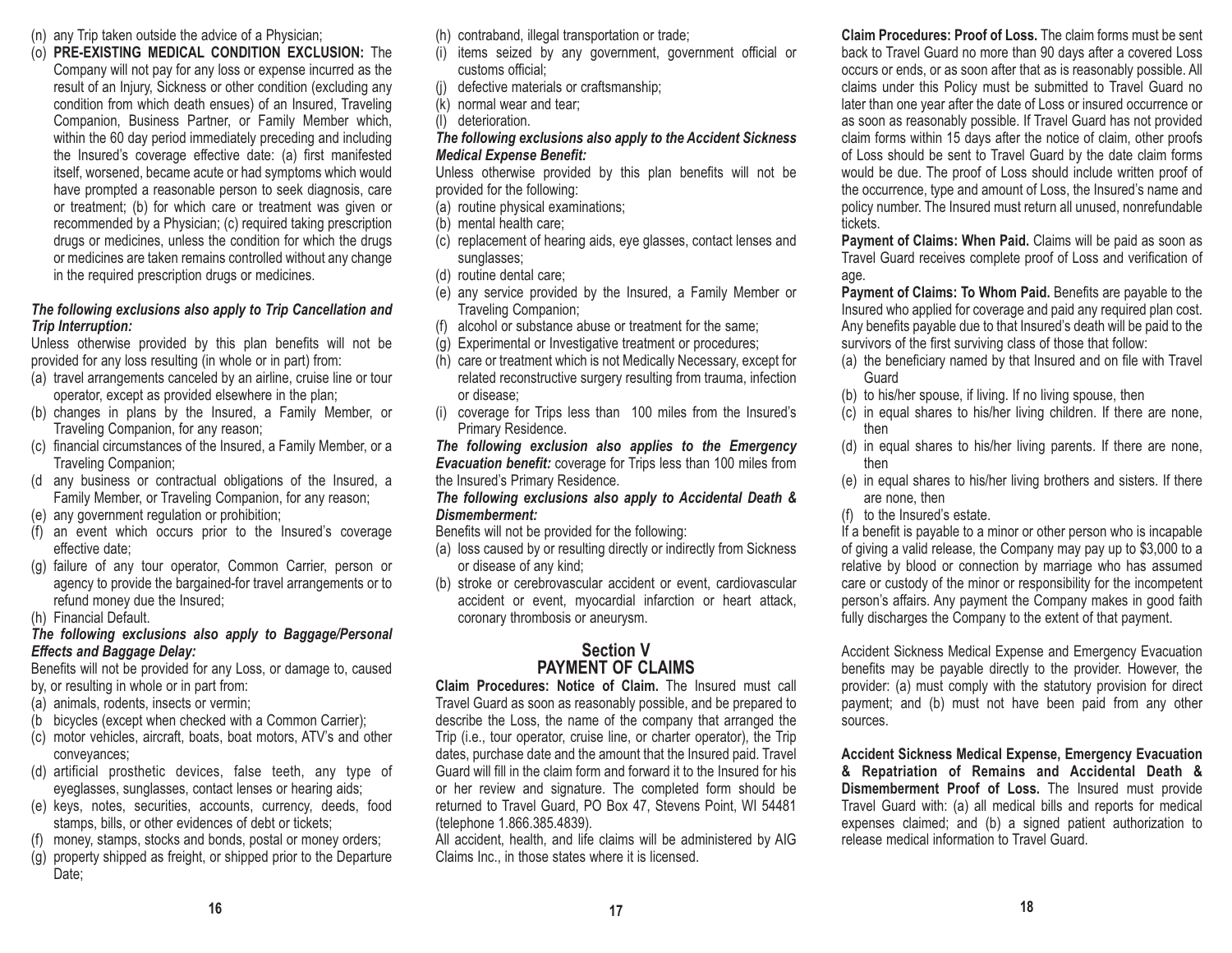**Trip Cancellation and Trip Interruption Proof of Loss.** The Insured must provide Travel Guard documentation of the cancellation or interruption and proof of the expenses incurred. The Insured must provide proof of payment for the Trip such as canceled check or credit card statements, proof of refunds received, copies of applicable tour operator or Common Carrier cancellation policies, and any other information reasonably required to prove the Loss. Claims involving Loss due to Sickness, Injury, or death require signed patient (or next of kin) authorization to release medical information and an attending Physician's statement. The Insured must provide Travel Guard with all unused air, rail, Cruise or other tickets if he/she is claiming the value of those unused tickets.

**Trip Delay Proof of Loss.** The Insured must provide Travel Guard documentation of the delay from the airline, cruise line, etc., as to the reason for the delay and proof of the expenses incurred. The Insured must provide Travel Guard with all original receipts, copies of receipts or a list of the expenses incurred that gives the amount paid, what the payment was for, and the date of the payment. Claims involving Loss due to Sickness, Injury or death require signed patient (or next of kin) authorization to release medical information and an attending Physician's statement.

**Baggage and Personal Effects Proof of Loss.** The Insured must: (a) report theft Losses to police or other local authorities as soon as possible; (b) take reasonable steps to protect his/her Baggage from further damage and make necessary and reasonable temporary repairs; (The Company will reimburse the Insured for those expenses. The Company will not pay for further damage if the Insured fails to protect his/her Baggage); (c) allow the Company to examine the damaged Baggage and/or the Company may require the damaged item to be sent in the event of payment; (d) send sworn proof of Loss as soon as possible from date of Loss, providing amount of Loss, date, time, and cause of Loss, and a complete list of damaged or lost items; and (e) in the event of theft or unauthorized use of the Insured's credit cards, the Insured must notify the credit card company immediately to prevent further unlawful activity.

**Baggage Delay Proof of Loss.** The Insured must provide documentation of the delay or misdirection of Baggage by the Common Carrier and receipts for the Necessary Personal Effects purchases.

### **The following provisions apply to Baggage/Personal Effects and Baggage Delay:**

**Notice of Loss.** If the Insured's property covered under this Policy is lost or damaged, the Insured must:

(a) notify Travel Guard as soon as possible;

(b) take immediate steps to protect, save and/or recover the covered property;

- (c) give immediate notice to the carrier or bailee who is or may be liable for the Loss or damage;
- (d) notify the police or other authority in the case of robbery or theft within 24 hours.

**Proof of Loss.** The Insured must furnish Travel Guard with proof of Loss. Proof of Loss includes police or other local authority reports or documentation from the appropriate party responsible for the Loss. It must be filed within 90 days from the date of Loss. Failure to comply with these conditions shall not invalidate any claims under this Policy.

**Settlement of Loss.** Claims for damage and/or destruction shall be paid immediately after proof of the damage and/or destruction is presented to Travel Guard. Claims for lost property will be paid after the lapse of a reasonable time if the property has not been recovered. The Insured must present acceptable proof of Loss and the value.

**Valuation.** The Company will not pay more than the Actual Cash Value of the property at the time of Loss. At no time will payment exceed what it would cost to repair or replace the property with material of like kind and quality.

**Disagreement Over Size of Loss.** If there is a disagreement about the amount of the Loss, either the Insured or the Company can make a written demand for an appraisal. After the demand, the Insured and the Company each select their own competent appraiser. After examining the facts, each of the two appraisers will give an opinion on the amount of the Loss. If they do not agree, they will select an arbitrator. Any figure agreed to by 2 of the 3 (the appraisers and the arbitrator) will be binding. The appraiser selected by the Insured is paid by the Insured. The Company will pay the appraiser it chooses. The Insured will share with the Company the cost for the arbitrator and the appraisal process.

**Benefit to Bailee.** This insurance will in no way inure directly or indirectly to the benefit of any carrier or other bailee.

#### **The following provision applies to Trip Cancellation and Interruption, Baggage Delay, Baggage/Personal Effects, Accident Sickness Medical Expense and Emergency Evacuation & Repatriation of Remains:**

**Subrogation** - To the extent the Company pays for a Loss suffered by an Insured, the Company will take over the rights and remedies the Insured had relating to the Loss. This is known as subrogation. The Insured must help the Company preserve its rights against those responsible for its Loss. This may involve signing any papers and taking any other steps the Company may reasonably require. If the Company takes over an Insured's rights, the Insured must sign an appropriate subrogation form supplied by the Company.

As a condition to receiving the applicable benefits listed above, as they pertain to this Subrogation provision, the Insured agrees, except as may be limited or prohibited by applicable law, to reimburse the Company for any such benefits paid to or on behalf of the Insured, if such benefits are recovered, in any form, from any Third Party or Coverage.

The Company will not pay or be responsible, without its written consent, for any fees or costs associated with the pursuit of a claim, cause of action or right by or on behalf of an Insured or such other person against any Third Party or Coverage.

**Coverage -** as used in this Subrogation section, means no fault motorist coverage, uninsured motorist coverage, underinsured motorist coverage, or any other fund or insurance policy (except coverage provided under this Policy).

**Third Party -** as used in this Subrogation section, means any person, corporation or other entity (except the Insured and the Company).

# **Section VIGENERAL PROVISIONS**

**Entire Contract: Changes.** This Policy, Schedule of Benefits, Application Form and any attachments are the entire contract of insurance. No agent may change it in any way. Only an officer of the Company can approve a change. Any such change must be shown in this Policy or its attachments.

**Acts of Agents.** No agent or any person or entity has authority to accept service of the required proof of Loss or demand arbitration on the Company's behalf nor to alter, modify, or waive any of the provisions of this Policy.

**Company's Recovery Rights.** In the event of a payment under this Policy, the Company is entitled to all rights of recovery that the Insured, or the person to whom payment was made, has against another. The Insured must sign and deliver to the Company any legal papers relating to that recovery, do whatever is necessary to help the Company exercise those rights, and do nothing after the loss to harm the Company's rights. When an Insured has been paid benefits under this policy but also recovers from another policy, the amount recovered from the other policy shall be held in trust for the Company by the Insured and reimbursed to the Company the extent of the Company's payment.

**Physical Examination and Autopsy.** The Company at its own expense has the right and opportunity to examine the person of any Insured whose Loss is the basis of claim under this Policy when and as often as it may reasonably require during the pendency of the claim and to perform an autopsy in case of death where it is not forbidden by law.

**Beneficiary Designation and Change.** The Insured's beneficiaries are the persons designated by the Insured and on file with Travel Guard or the beneficiaries as shown in thePayment of Claim: To Whom Paid provision.

An Insured over the age of majority and legally competent may change his or her beneficiary designation at any time, without the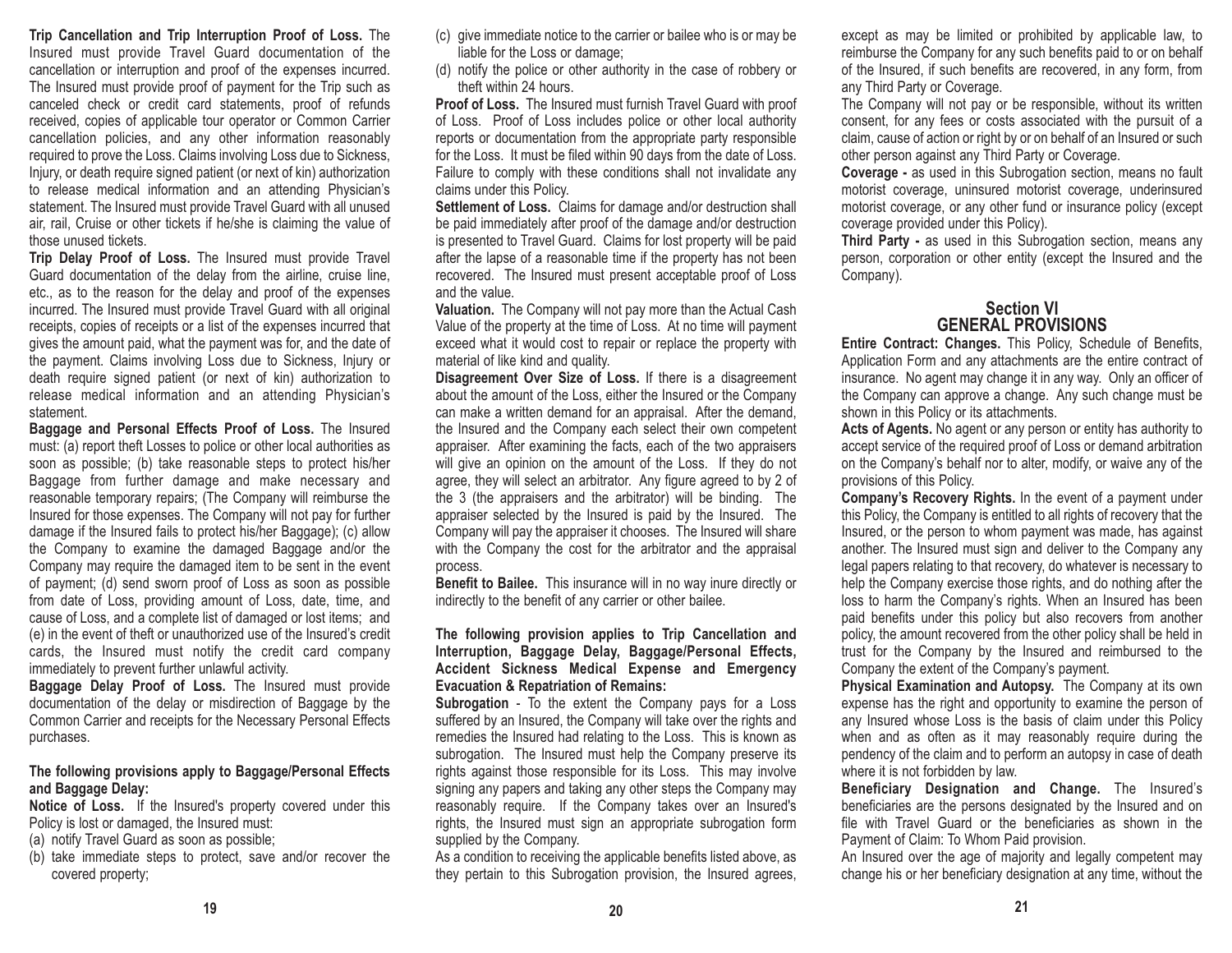consent of the designated beneficiaries, unless an irrevocable designation has been made, by providing Travel Guard with a written request for change. When the request is received, whether the Insured is then living or not, the change of beneficiary will relate back to and take effect as of the date of execution of thewritten request, but without prejudice to the Company on account of any payment made by it prior to receipt of the request.

**Assignment.** An Insured may not assign any of his or her rights, privileges or benefits under this Policy.

**Misstatement of Age.** If premiums for the Insured are based on age and the Insured has misstated his or her age, there will be a fair adjustment of premiums based on his or her true age. If the benefits for which the Insured is insured are based on age and the Insured has misstated his or her age, there will be an adjustment of said benefit based on his or her true age. The Company may require satisfactory proof of age before paying any claim.

**Legal Actions.** No action at law or in equity may be brought to recover on this Policy prior to the expiration of 60 days after written proof of Loss has been furnished in accordance with the requirements of this Policy. No such action may be brought after the expiration of 3 years after the time written proof of Loss is required to be furnished.

**Arbitration.** Notwithstanding anything in this coverage to the contrary, any claim arising out of or relating to this contract, or its breach, may be settled by arbitration, if mutually acceptable administered by the American Arbitration Association in accordance with its Commercial rules except to the extent provided otherwise in this clause. Judgment upon the award rendered in such arbitration may be entered in any court having jurisdiction thereof. All fees and expenses of the arbitration shall be borne by the parties equally. However, each party will bear the expense of its own counsel, experts, witnesses, and preparation and presentation of proofs. The arbitrators are precluded from awarding punitive, treble or exemplary damages, however so denominated. If more than one Insured is involved in the samedispute arising out of the same Policy and relating to the same Loss or claim, all such Insureds will constitute and act as one party for the purposes of the arbitration. Nothing in this clause will be construed to impair the rights of the Insureds to assert several, rather than joint, claims or defenses.

**Concealment or Fraud.** The Company does not provide coverage if the Insured has intentionally concealed or misrepresented any material fact or circumstance relating to this Policy or claim.

**Payment of Premium.** Coverage is not effective unless all premium due has been paid to Travel Guard prior to a date of Loss or insured occurrence.

**Termination of this Policy.** Termination of this Policy will not affect a claim for Loss if coverage was purchased while this policy was in force.

**Transfer of Coverage.** Coverage under this Policy cannot be transferred by the Insured to anyone else.

**Controlling Law.** Any part of this Policy that conflicts with the state law where this Policy is issued is changed to meet the minimum requirements of that law.

**Insurance With Other Insurers.** If there is other valid coverage with another insurer that provides coverage for the same Loss, the Company will pay only the proportion of the Loss that this Company's Limit for that Loss bears to the total limit of all insurance covering that Loss, plus such portion of the premium paid that exceeds the pro-rata portion for the benefits so determined.

# **STATE EXCEPTIONS**

Washington residents, and if applicable to your Policy:

### **BAGGAGE & PERSONAL EFFECTS**

The Company will pay as follows:

The Company will pay the lesser of: (a) the Actual Cash Value, or (b) the cost of replacement.

The **ACCIDENT SICKNESS MEDICAL EXPENSE** benefit is amended to state that accident, sickness medical and dental benefits will be covered for one year after the accident that caused the Injury or the onset of the Sickness.

The **ACCIDENTAL DEATH & DISMEMBERMENT** benefit is amended to state that the Loss must occur within 1 year of the date of the accident which caused Injury.

### **DEFINITIONS**

The definition of **Domestic Partner** is amended to read:

*"Domestic Partner"* means a person who has been issued a certificate of state registered domestic partnership and meets the requirements for a valid state registered domestic partnership as established by RCW 26.60.030 as follows:

To enter into a state registered domestic partnership the two persons involved must meet the following requirements:

- (a) Both persons share a common residence;
- (b) Both persons are at least eighteen years of age;
- (c) Neither person is married to someone other than the party to the domestic partnership and neither person is in a state registered domestic partnership with another person;
- (d) Both persons are capable of consenting to the domestic partnership;
- (e) Both of the following are true:
- 1. The persons are not nearer of kin to each other than second cousins, whether of the whole or half blood computing by the rules of the civil law; and
- 2. Neither person is a sibling, child, grandchild, aunt, uncle, niece, or nephew to the other person; and
- (f) Either (a) both persons are members of the same sex; or (b) at least one of the persons is sixty-two years of age or older.

The definition of **Trip** is amended to state that a trip shall not exceed 90 days.

# **GENERAL EXCLUSIONS**

The item which reads "any loss that occurs at a time when this coverage is not in effect;" is amended to read: "any loss that occurs at a time when this coverage is not in effect, subject to an Injury covered under the Accident Sickness Medical Expense Benefit;"

The Accident Sickness Medical Expense Benefit exclusion regarding alcohol and substance abuse is amended to read: "alcoholism or drug abuse or treatment for the same;"

# **PAYMENT OF CLAIMS**

The **Subrogation** provision is amended to add: "The Insured will be made whole before recovery takes place."

The **Dispute Resolution** provision is amended to read:

If the Company and the Insured do not agree whether coverage is provided for a claim made by the Insured or if the Company and the Insured disagree on the amount of Loss, then both parties may, by mutual consent, agree in writing to arbitration of the disagreement. If both parties agree to arbitrate, each party will select an arbitrator. The two arbitrators will select a third. If they cannot agree within 30 days, both parties must request that selection be made by a judge of a court having jurisdiction. Each party will:

1. Pay the expenses it incurs; and

2. Bear the expenses of the third arbitrator equally.

Unless both parties agree otherwise, arbitration will take place in the county in which the Insured resides. Local rules of law as to procedure and evidence will apply. A decision agreed to by two of the arbitrators will be binding.

# **GENERAL PROVISIONS**

The **Company's Recovery Rights** provision is amended to delete "and do nothing after the Loss that will adversely affect our rights'".